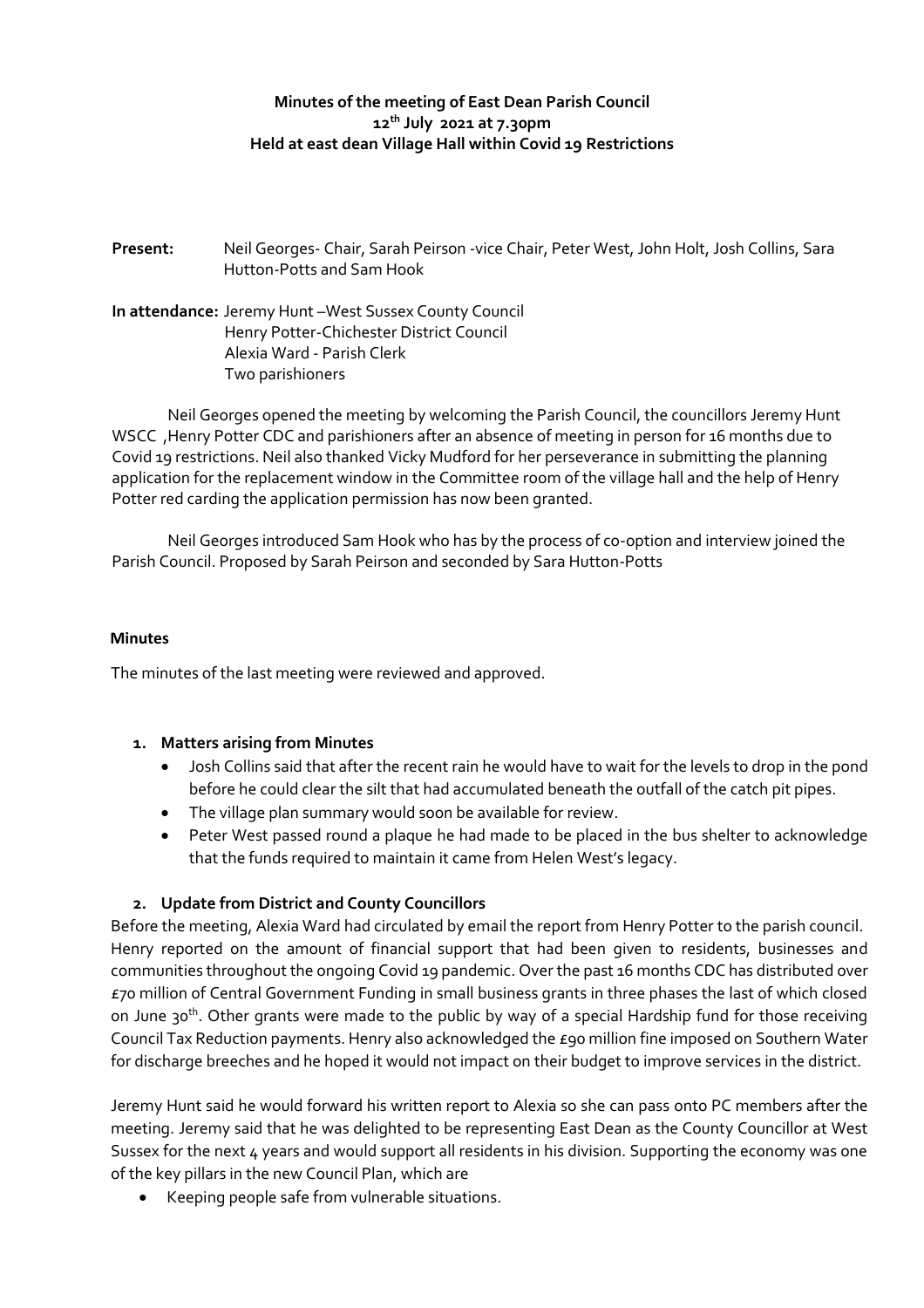- A sustainable and prosperous economy.
- Helping people and communities to fulfil their potential.
- Making the best use of resources.

The full plan can be viewed at

[www.westsussex.gov.uk/media/15919/our council plan.pdf](http://www.westsussex.gov.uk/media/15919/our%20council%20plan.pdf)

#### All WSCC news and campaigns can be found at

[www.westsussex.gov.uk/about-the-council/news-and-campaigns/](http://www.westsussex.gov.uk/about-the-council/news-and-campaigns/)

## **3. Financial update**

Alexia Ward said the balance of the Lloyds current account was  $E_3$ ,037.94. The savings account H West Legacy) balance was £19,858.52.Alexia said she had submitted the Annual Governance and Accountability Return which had been acknowledged by the auditors.

## **4. Correspondence**

Alexia said she had updated the Lloyds Bank account details to remove Jon Bailie and add Neil Georges as signatory.

## **5. Update on flooding and sewerage**

Neil said he would continue to correspond with Southern Water with regard to drainage in East Dean.

## **6. Update and Highways**

The Parish Council will continue to monitor the state of the roads and report where necessary.

## **7. Any Other Business**

## • **Community Speed Watch**

Alexia reported that to get the Community Speed Watch up and running another volunteer was needed to co-ordinate the group. The PCSO has the locations approved by West Sussex Highways and the equipment to start. Alexia said she will try to find a volunteer.

- Alexia was contacted by email for permission to put a sculpture by the River Hope Project on Pond Green for a charity walk on 18<sup>th</sup> July for one day to mark the route . The PC agreed to its placement and Alexia said she would advise Tim Calloway and Martin Gibbard.
- Neil Georges had been contacted by a parishioner to advise him of the increase in rents on the Goodwood Allotments in the village.

## • **Queens Platinum Jubilee 2022**

The Parish Council agreed to join with the Village Hall Management Committee to form a sub committee with some of the members to organise any events which will take place in the Village to celebrate the Queens Platinum Jubilee.